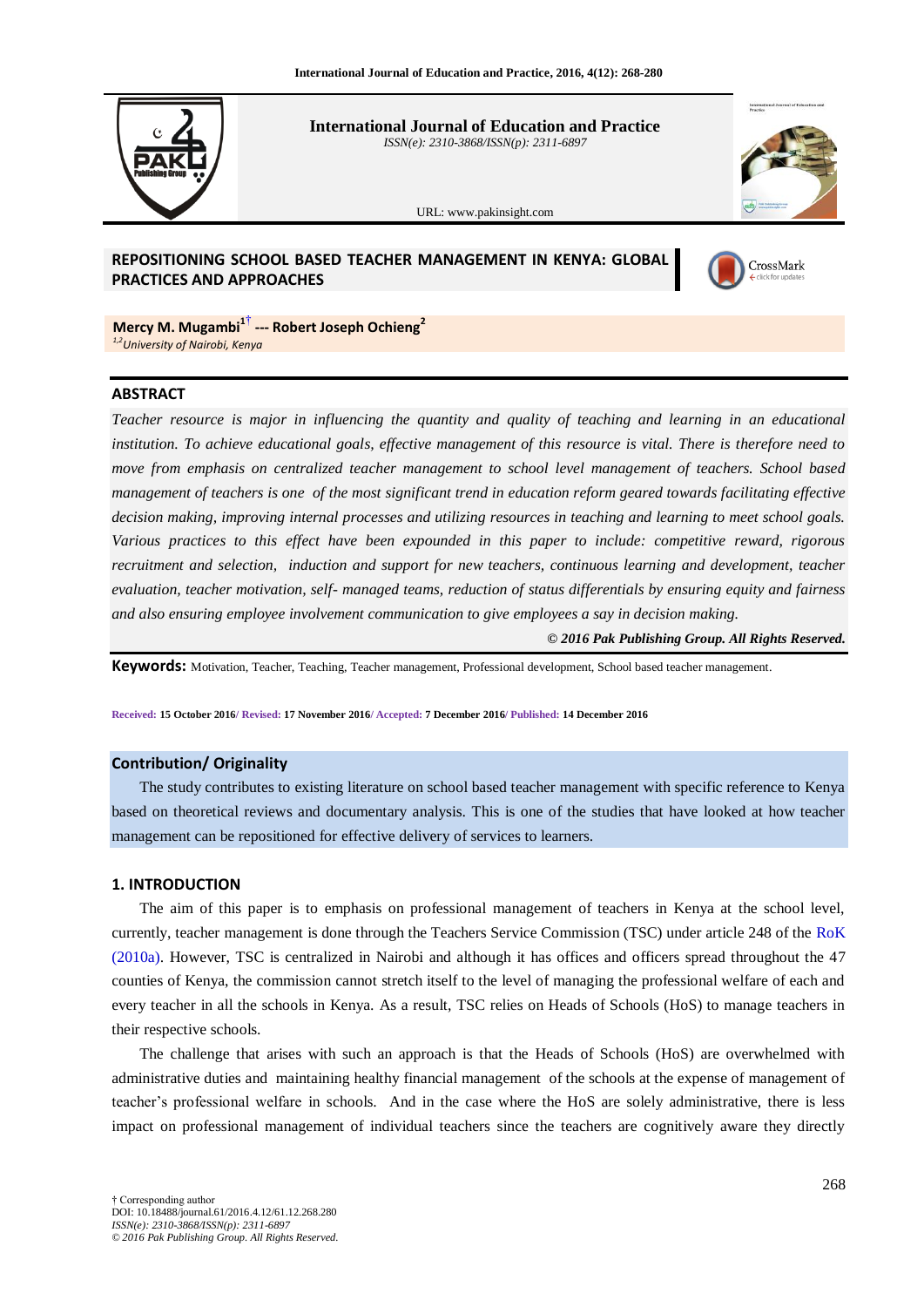report to their employer TSC and indirectly to the school principals or head teachers. This awareness of reporting indirectly to the HoS has a management impact in that the Heads of schools do not feel obliged to professionally manage teachers.

This paper therefore proposes a school based management for teachers where by the school is regarded as an organization, the HoS are managers and the Heads of Departments are line managers and other teachers are employees to the organization. It thus places the welfare of teachers in the school on the shoulder of both the heads of schools and the head of departments to ensure teacher management is done in a professional way so as to achieve organizational goals. [Cheng \(2003\)](#page-11-0) argues that school based management is one of the most significant international trend in education reforms geared towards facilitating "…effective decision making, improving internal processes, and utilizing resources in teaching and learning to meet diverse school-based needs."

## **2. CURRENT SITUATION ON TEACHER MANAGEMENT IN KENYA: A BRIEF**

The Teachers Service Commission is the commission responsible for managing teachers in all public institutions of learning in Kenya excluding those of higher education. The commission was formed by an act of parliament Cap 212 and is enshrined in the [RoK \(2010b\)](#page-12-1) under article 243. The functions of the commission are: to register trained teachers, to recruit and employ registered teachers, to assign employed teachers service in any public school, to promote and transfer teachers, to exercise disciplinary control over teachers and to terminate employment of teachers. In addition, TSC is expected to review the standards of education in Kenya, review the demand and supply for teachers and advice the national government on all matters relating to the teaching profession in Kenya.

For TSC to achieve its mandate, the Teachers Service Commission Act in article 237 in the Constitution of Kenya 2010 specifies the key functions geared towards management of teachers: ensuring that teachers comply with the teaching standards prescribed by the commission, managing the payroll of teachers in the employment, facilitate career progression and professional development in the teaching serve including the appointment of head teachers and principals, and monitor the conduct and performance of teachers in the teaching service.

According to the Sessional paper No.14 of 2012, teacher management is classified into three categories: entry, maintenance and exit. The entry management deals with registration and recruitment, the maintenance management category deals with deployment, remuneration, promotion ,discipline and teaching standards while the exit category is concerned with teachers who leave the commission through retirement, death or interdictions.

The shortfall of adopting such a classification of teacher management is that it focuses more on teachers maintain teaching standards, adhering to discipline, rules and code of conduct but goes silent on the specifics when it comes to the management of teachers as employees in an organization i.e. the school. Their welfare is less highlighted in the overall plan. Sessional Paper No 14 of 2012 identifies challenges facing teacher management in Kenya as those involving registration and recruitment, financial discipline, and maintenance of teaching standards. The Sessional paper is keen in highlighting administrative challenges but focuses less on teacher management in terms of people management at the school level.

It is clear that when the issue of teacher management is raised, there is a bias towards ensuring teaching standards, discipline to rules and code of conduct are adhered to, there is more enthusiasm in ensuring teachers are doing what they are supposed to do *-teach-* but less energy is put to ensuring effective and efficient management of *how teachers should be handled* so that they do what they are supposed to do- *teach.* 

This paper therefore attempts to offer possible solutions to teacher management that are not biased towards teachers and their role in teaching and learning but rather regarding teachers as employees whose welfare in the school organization go beyond teaching in the classrooms. In order to achieve its purpose, the paper proposes empowering heads of schools and heads of departments through adoption and integration of human resource management practices, policies and procedures for teacher management.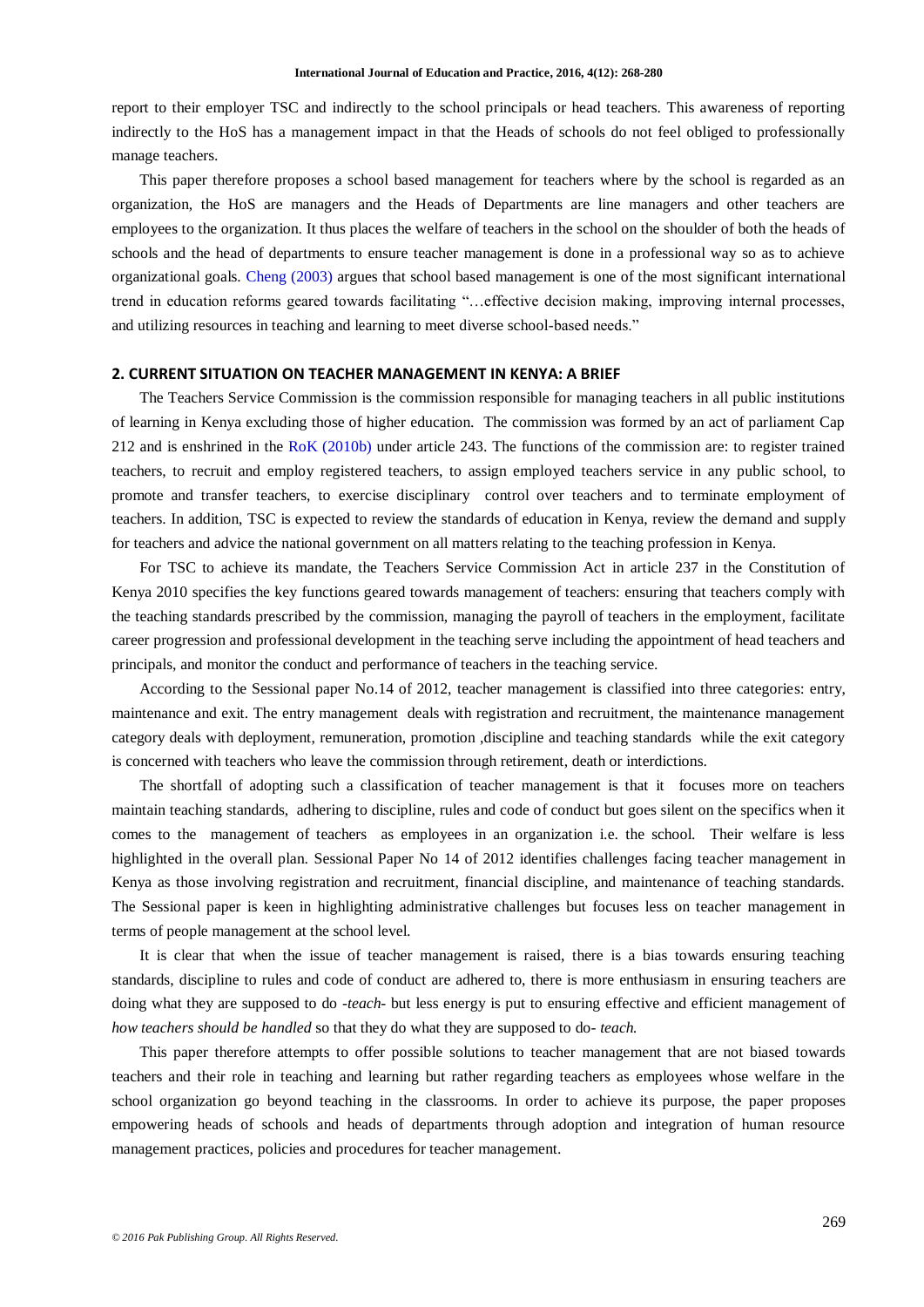### **3. TEACHER MANAGEMENT AT THE SCHOOL LEVEL**

In their research on head teachers" perception of their role in secondary schools in Kenya, [Kirui and Osman](#page-11-1)  [\(2012\)](#page-11-1) observed that although head teachers are generally aware of their responsibilities in leadership and management in school, the kind of management highly emphasized was financial management of school account books and budgets so as to ensure financial accountability.

Generally, management is the process of planning, organizing, staffing, directing and controlling activities in an organization in a systematic way so as to achieve the goals of the organization. With the assumption that head teachers and principals are managers of the school as an organization, they therefore perform these duties in all their activities to ensure effective and efficient management of their school. [Armstrong \(2001\)](#page-11-2) explains that in order to manage people, managers have to ensure their people develop skills and capabilities they need to perform their jobs, the people are rewarded using both financial and non-financial rewards, involving people in decision making and communications as well as handling people issues and problems as they arise. They achieve this through the processes of management.

In planning, the heads of schools have to develop an outline of what they need their teachers to accomplish be it at the end of the school term or end of the academic year and also clarify how the targets will be achieved. Planning in the school will thus include preparation of human resource demand and supply forecast in the matching the needed teaching staff in their school with the learning resources as well, the head teachers have to ensure they have recruitment and selection plans to meet capacity gaps in their schools. This is done in liaison with the TSC and the Board of Management (BoM) in cases where they have to employ BoM teachers directly. The heads of school are also involved in developing work plans to be used in management of teachers" performance in their respective subjects and also development of budget plans to cater for teachers' rewards within the school.

Organizing is the establishment of authority through which the teaching staff is allocated resources such as time, space and material resources in relation the aforementioned plans. Heads of schools are thus involved in developing and reviewing school hierarchical relations by appointing heads of department, heads of subject, heads of cocurricular activities and others. Through these appointments, heads of schools develop a chain of command and establish as pan of control for themselves and their staff. Heads of schools need to be involved in conducting work load analysis to determine work load for each teacher and each department, this helps inform the heads of school on the number of teachers required in a department consequently informing decisions for planning to recruit more teachers either directly through he BoM or through TSC. Through the organizing function, Heads of schools need to develop discipline and grievance resolution mechanisms for their teachers by establishing discipline committee to provide direction and guidance on disciplinary issues.

Although the TSC is constitutionally mandated to recruit and deploy teachers in public schools in Kenya, heads of schools are also in one way or another involved in ensuring that their organizations have optimal staffing levels in terms of qualification and number. The heads of school thus need knowledge and skills for coming up with robust recruitment and selection strategies. Directing in the school involves providing competitive rewards for teachers who are exemplary in their duties equitably and fairly. It involves empowering teachers by involving them in making decisions that require their compliance such as mean grades in their subjects and student management in school. Heads of schools need to be involved in developing training programs on leadership and supervision for their heads of department as well as coming up with flexible time table arrangements that allow teachers to have a work-life balance work load. In directing, heads of school need to come up with effective and efficient job designs through time tabling of classes in a way that the teachers feel they are satisfied with their jobs and are offered opportunities to grow and develop their careers. Directing will thus imply that the managers will have to engage in a continuous process of motivating, leading and influencing their teachers to work so as to achieve their organizational goals.

Controlling involves monitoring and evaluation of teachers" performance to ensure that they are aligned to the goals and plans of the school. The heads of schools therefore need to ensure their teachers are equipped with relevant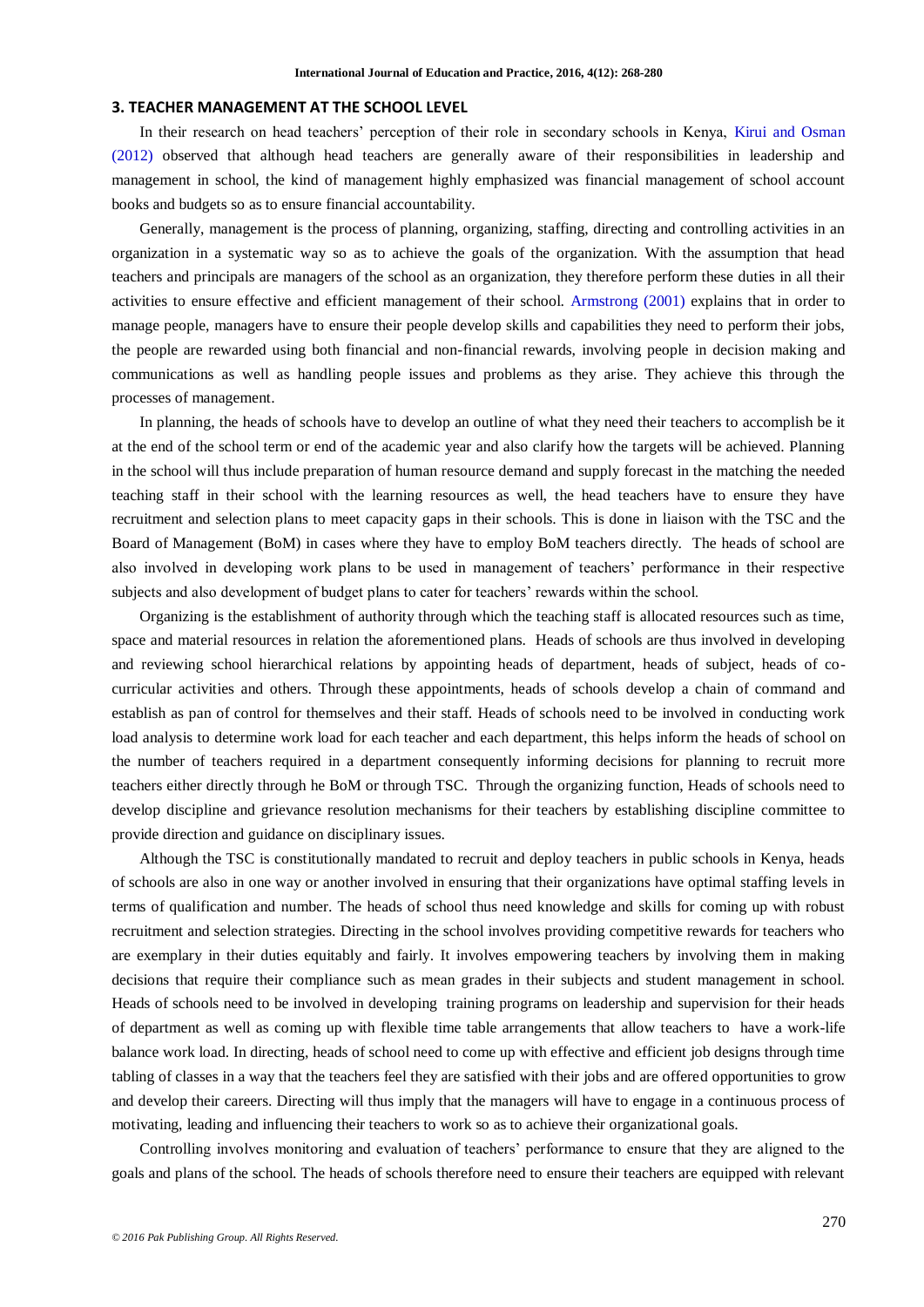knowledge skills and attitudes to add value to the teaching and learning process in the school. In order to maintain a positive working environment, heads of schools need to conduct teacher satisfaction surveys through communication and feedbacks received from the teachers in meeting and students and take appropriate actions. In controlling, the heads of school need to assess individual teacher"s performance against set school targets. In general, controlling function of management offers heads of school with the responsibility of ensuring the standards set for teachers are maintained.

### **4. ADOPTING BEST PRACTICE MODEL TO TEACHER MANAGEMENT AT THE SCHOOL LEVEL**

[Pfeffer \(1998;2007\)](#page-12-2) posits that prioritizing the development and compensation of employees have far reaching benefits in managing what people do and how they do it in an organization. Such practices help in raising the quality of the organization products or services and enhance the reputation of the organization. He adds that performance of employees to a great extent depends on the principles of motivation, continuous learning and social interactions within the organization. As a result, Pfeffer came up with a list of human resource management practices that if well put to practice would successfully lead to profit making and improvement of organizational performance. These practices have since been of "best practice" in human resource management or "high performance work systems" or "high commitment" systems in Human resource management. They include: employment security, robust recruitment and selection, self-managed teams and decentralization of decision making, comparatively high reward management system based on performance, extensive training, and reduction of status distinctions among employees and extensive sharing of information throughout the organization.

High performance work systems are a combination of practices that foster employee participation and performance as well as the facilitation of employee engagement, motivation and skill enhancement in an organization [\(Armstrong, 2012\)](#page-11-3). Heads of schools, therefore, need to develop a culture of high performance in the organization so as to enhance productivity, quality serve and satisfaction of students, parents other teachers and to themselves. As a result, heads of schools need to ensure that their teachers are the right people in terms of skill, competence and knowledge as well as the adequate commitment towards the job and the organization so as to achieve the overall objective of the school.

[Armstrong and Taylor \(2014\)](#page-11-4) argue that high performance working is the sum of the processes, practices and policies put in place by employers to enable employees to perform to their full potential. They referred to employee participation and flexible working arrangements as examples of such systems that have a direct impact on ways of working and therefore flow through to job design. Heads of schools need to possess such competences and employ them in the processes of planning, organizing, staffing, directing and controlling their teachers in the schools.

### **4.1. Competitive Rewards Based on Performance**

Heads of schools need to practice an effective and efficient reward management system that offers both intrinsic and extrinsic motivation for teachers. Advantageously, the financial incentives such as salaries and benefits are taken care of by the TSC. Therefore, heads of school need to focus more on intrinsic motivation such as perceived organizational support for teachers.

In order to have a competitive reward system, there is need to set in motion a robust performance management system in the school. Performance management is the process of obtaining better results, developing a high performance culture in an organization through its employees through shared a system of laid out target plans of goals, standards and desired competences and skills [\(Armstrong, 2006\)](#page-11-5).

Heads of schools should thus note that performance management is not a process of finding fault with their teachers but rather a process concerned with planning, acting and monitoring teachers" activities with the aim of empowering, motivating and rewarding teachers to do their best in their roles in the school. Heads of schools and their teams should thus focus on raising the school mean grades; ensure teachers are given realistic end of term or end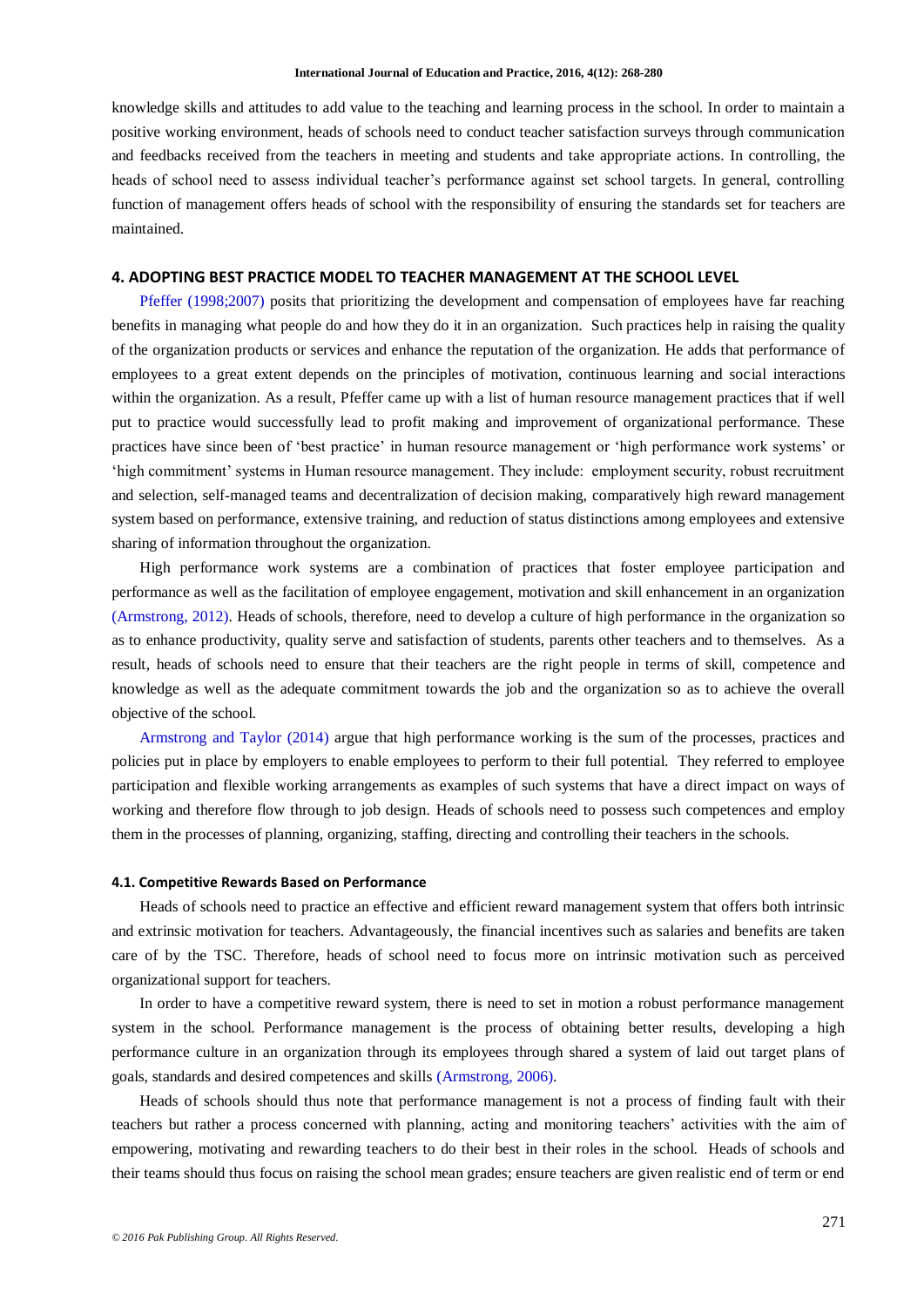of year targets in their respective duties and responsibilities both in and outside classroom. These targets are then used to measure and review how far each and every teacher is away or near towards attaining them.

[Deloitte \(2015\)](#page-11-6) survey reports that performance management is a secret ingredient to successful operation in an organization. The report however warns that performance management should not be an end of year rating exercise focused on evaluating the individual but rather a continuous system of gal setting, regular feedback, coaching and development of the employee to be productive and satisfied at the same time. This implies that heads of schools need to sit down with their heads of department and teachers set targets for subject teachers and continuously monitor and review the achievement of those targets through reviewing class tests offered to students by the teachers, analyzing classroom continuous assessment tests towards achieving the targeted classroom mean grade as well as monitoring and reviewing the teacher"s teaching methodologies and improving them so as to achieve the desired outcomes.

Having established a performance management system through which teachers will be compensated for their efforts, heads of school need to come up with an equitable and fair reward system to compensate individual teacher"s effort as well as departmental, team efforts, towards achieving the school targets. Reward management deals with the strategies, policies and processes required to ensure that people and their efforts to achieve team goals and those of the organization are recognized and rewarded [\(Armstrong, 2012\)](#page-11-3). The rewards need not to be necessary concerned with money but can include recognition and opportunity to grow and develop ones career through their work.

[Perkins and White \(2011\)](#page-12-3) distinguish between extrinsic and intrinsic rewards. Extrinsic rewards are in form of salary, incentive pays and benefits that serve to directly recognize the contribution of the employee. Fortunately, the TSC takes responsibility for remuneration of teachers and thus HoS focus on offering competitive pay for their BoM teachers. Other rewards such as paid holidays or trips for teaching staff or departmental teams or individual teachers who perform better than others, gift certificates, luncheons among others are also applicable. On the other hand, intrinsic rewards include the working conditions, leadership and supervision of employees, availability of learning and development opportunities.

[Armstrong \(2001\)](#page-11-2) add that intrinsic rewards such as integrating the job of an employee to the organizational goals, autonomy in exercising discretion and decision making as well as offering a variety of feedback on their performance against set standard. Therefore, Heads of schools should ensure that as much as they focus on financial rewards, non-economic incentives also offer motivation to their staff. According to [Desseler \(2008\)](#page-11-7) the best way to reward an employee is by organizing the job so that doing it provides the feedback and challenge that helps satisfy their high-level needs through recognition. Heads of school and their heads of department should therefore design their school time tables and lessons to ensure that teachers find working in class psychologically rewarding and challenging so as to build an inbuilt system of motivation.

**What practices can head teachers put in place?**

## **4.2. Rigorous Recruitment and Selection**

Recruitment is the process of attracting individuals with appropriate qualifications to apply for jobs in an organization while selection is the processes of choosing from a group of applicants the individual best fit for a particular position in the organization. Successful organizations hire employees for their attitude, skills and ability to adapt to the organizational culture. Heads of schools and department heads play a crucial role in ensuring that schools have optimal levels of teaching staff in terms of number and qualification. This is done through a robust recruitment and selection process. Recruitment and selection are important processes if an organizations to remain effective. [French and Rumbles \(2010\)](#page-11-8) argue that if an organization is able to obtain employees who have desirable knowledge, skills and attitudes then the organizations is a step closer towards shaping its effectiveness and performance. Heads of schools, together with their heads of department thus need to ensure there is minimal interference with such a process either through nepotism or incompetent procedure. [Pilbeam and Corbridge \(2006\)](#page-12-4) caution that when external factors and nepotism interferes with recruitment and selection processes, then it is the mangers, the heads of school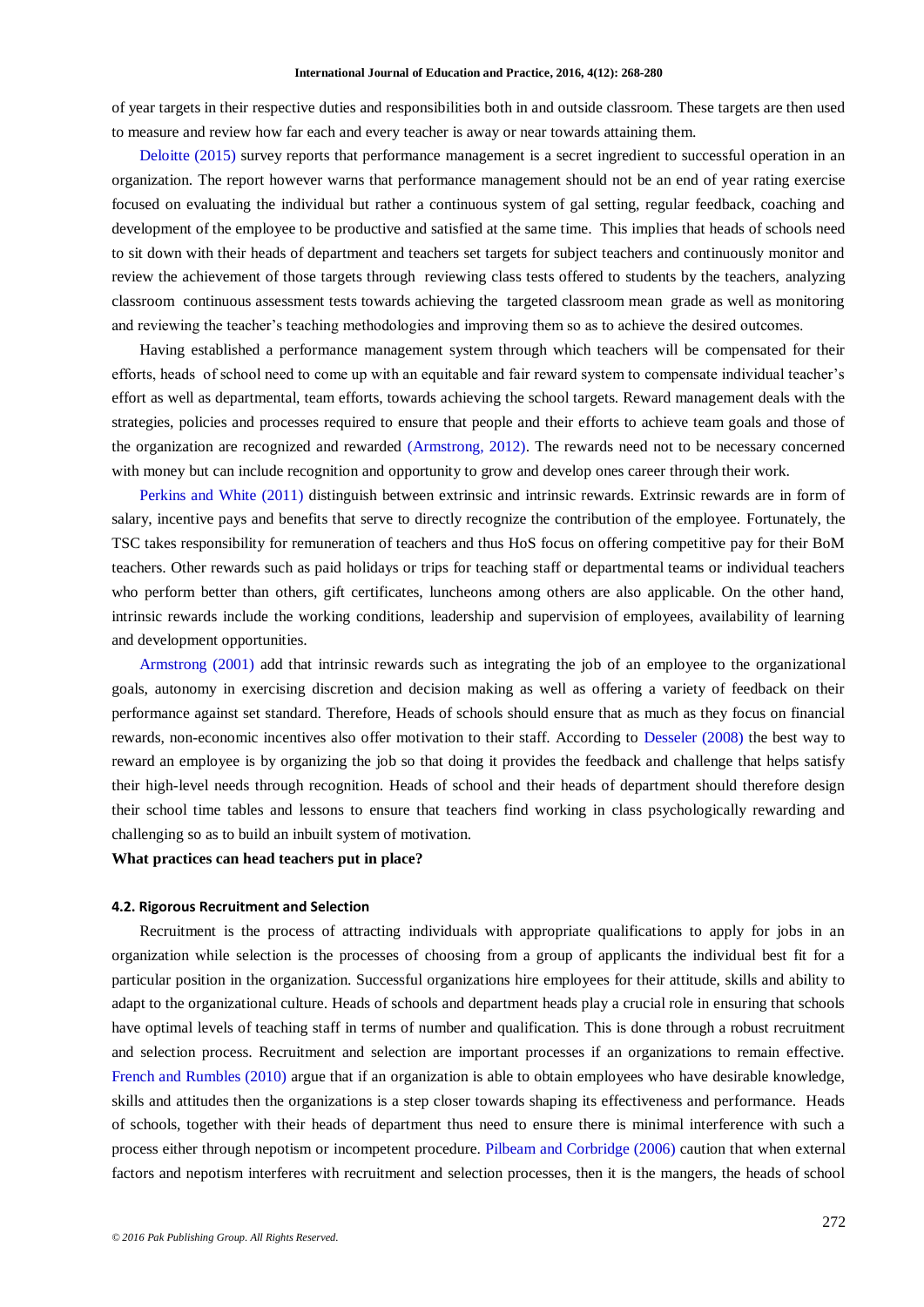who will have to deal with the effects of hiring an unsuitable employees in respect to parameters of poor performance, reduced efficiency, low-quality service and dissatisfactions.

Heads of schools should thus adopt a competency based approach to recruitment and selection that does not find a teacher for a teaching post and start manipulating the requirements for that teaching post to suit the candidate but rather identify abilities needed to perform the job, develop job descriptions that highlight the key requirements to perform the job and come up with individuals specifications at the end.

[Armstrong \(2006\)](#page-11-5) argues that a good recruitment and selection practice should cover areas such as intelligent test, and personality test to ensure the teachers being employed are best fit in the organization. There is thus need to ensure the teacher being employed understand and is well updated with teaching methodologies, policies in education, trends in educational reforms, classroom management, and other co-curriculum activities that facilitates achievement of school goals. [Kumar \(2006\)](#page-11-9) explains that in adopting a competency model to recruitment and selection, one should clarify the position to be filed through job analysis, review job description and specifications clearly showing what the job holder will be expected to do, identify sources of recruitment, attract applicants through internal and external advertisement and use of selection techniques that identify the candidate that best match with the job description and specification.

### **4.3. Induction and Support of New Teachers**

New teachers enter the profession for intrinsic rewards, but the negative effect of extrinsic conditions may overwhelm them. They face new and difficult challenges: classroom management and discipline, adjustment to the physical demands of teaching, managing instructional tasks, and sacrificing leisure time. Without proper support and aid, a new teacher"s problems can grow worse. Key ideas for supporting new teachers include: Mentorship of teachers to break the isolation, show the new teacher the ropes and help them reflect on a day"s experience and redirect efforts for next day. In addition, these experienced teachers can transmit instructional, planning, and/or management skills the novices lack skills that can help new teachers grow professionally as they adjust to the realities of teaching [\(Frase,](#page-11-10)  [2012\)](#page-11-10). In addition, the mentor teachers themselves gain the satisfaction of sharing their knowledge and experience and helping their new colleagues grow professionally.

### **4.4. Continuous Learning, Training and Development**

Learning is a lifelong process with a relatively permanent change in behavior over a period of time. Training is a short term planned effort by an organization to facilitate employees' learning of job-related competencies such as knowledge, skills or behavior required to effectively perform their job. Development on the other hand is a long term, futuristic educational process designed for managerial staff. Continuous learning, training and development can be very expensive for heads of schools to manage at the school level. However, [Walton \(1999\)](#page-12-5) argues that there are rather piece meal human resource development strategies that can be employed to contribute to the overall picture of employee development. They include: training (off the job, in-house courses, workshop), team development (networking, outdoor development, multidisciplinary problem-solving), development (mentoring, tacit skills capture), organization wide initiatives (culture change, benchmarking), organization climate (formal commitment to learning, adequate resource allocation, equal opportunity) such approaches to human resource development may be applied with least financial implications.

Continuous professional development is important for teachers because it is the key towards updating teachers" knowledge of their subjects and teaching skills in light of the ever changing teaching-learning dynamics, it equips teachers with knowledge and skills to apply curriculum changes and establish institutions that can develop innovative teaching practices to enhance effective teaching. Consequently, as much as each and every teacher has to take responsibility of their own continuous professional development, heads of schools need to take full responsibility to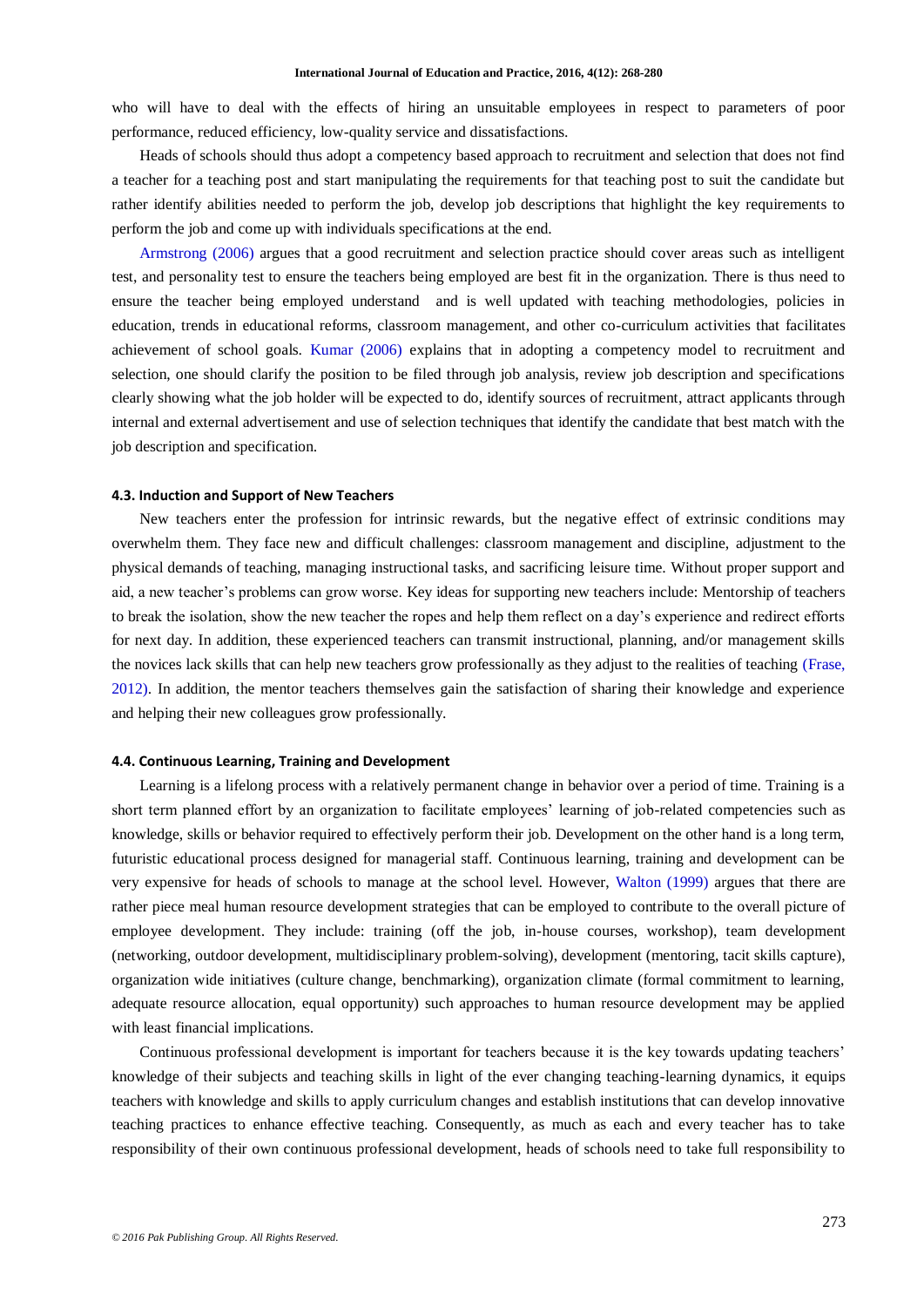ensure that their teachers are given opportunities to engage in training and development programs either within the school training programs or support their teachers by giving them time and space to pursue their training programs.

Training in the work place develops the abilities of an individual, satisfies both the current and future demands for quality labour force in the organization; one with intellect, sound subject mastery, academic ability and advanced degree and aptitude to engage in teaching and learning processes. Through the systematic training approach, Heads of schools and their heads of department need to identify training and development needs of their teachers, develop training plans in line with the school calendar events, implement the training plans in consultation with their teachers and finally follow up to find how successful such training programs are to the school.

[Gaynor \(1998\)](#page-11-11) advocates for the decentralization of education management and argues that one of the best ways to provide quality in-service training on a low budget in the professional development of teachers is by asking teachers to develop and run their own in-service courses. While [Jerald \(2009\)](#page-11-12) offers three main areas of interest to teacher professional development that is, academic knowledge and skills, application of knowledge and skills to real life challenges and competences in dealing with 21<sup>st</sup> century education, Craig *et al.* [\(1998\)](#page-11-13) offer wider areas of courses that teachers can design and run by themselves. They include: positive teacher attitude, time and classroom management, organizational relations between teachers and student and among teachers themselves, organization of curriculum, clear and focused lesson planning and execution, frequent continuous assessments and monitoring, varied and diverse teaching methodologies. Such areas of training can be done internally in the schools through organized workshops and seminars. The interrelation of teacher motivation and school reform efforts has also been addressed through the issue of staff development. Traditionally, staff development has meant encouraging teachers to enhance pedagogical skills and knowledge of subject matter through advanced academic study at the graduate level; providing funding for conferences and workshops; and developing other training opportunities, including in-service programs.

However, many leading school reformers have called for new forms of professional development. [Lieberman](#page-11-14)  [\(1995\)](#page-11-14) argues for a "radical rethinking" of professional development that encourages teachers" growth. She believes that teachers must have opportunities to try out new practices by taking new roles and creating a culture of inquiry. [Darling-Hammond and McLaughlin \(2015\)](#page-11-15) suggest that staff development also means "providing occasions for teachers to reflect critically on their practice and to fashion new knowledge and beliefs about content, pedagogy, and learners".

[Monahan \(1996\)](#page-11-16) describes a new concept, Comprehensive Professional Development (CPD) that focuses on strategies for facilitating teacher growth through professional dialogue with colleagues, collaborative curriculum development, peer supervision, peer coaching, and action research leading to school wide change. Unfortunately, he reports, principals and teachers still regard CPD like activities for continuing professional development to be less important than traditional methods. Monahan suggests embedding strategies like collaborative curriculum design, peer supervision/review, and portfolio analysis within the tenure review process, and providing incentives such as increased preparation time for peer collaboration and resources for action research.

Problem-based school development (PBSD) is an approach that takes staff development and school form to the next level by creating a professional community capable of sustaining long term educational reform [\(Clarke](#page-11-17) *et al.*, [2015\)](#page-11-17). PBSD consists of teams that consider problems, search for new information, and organize local inquiry projects in their respective schools. "The drive to develop and test solutions to real problems makes PBSD an authentic learning experience, managed by independent team of teachers who teach themselves by working together" [\(Clarke](#page-11-17) *et al.*, 2015).

The [National Foundation for the Improvement of Education \(2006\)](#page-12-6) offers some recommendations for establishing professional development programs that result in teacher growth and motivation.

i. Providing time to build professional development into the life of schools. Reorganize the school day to enable teachers to work together as well as individually, both daily and weekly, and throughout the year. Redefine the teaching job to include blocks of extended time for teachers" professional development.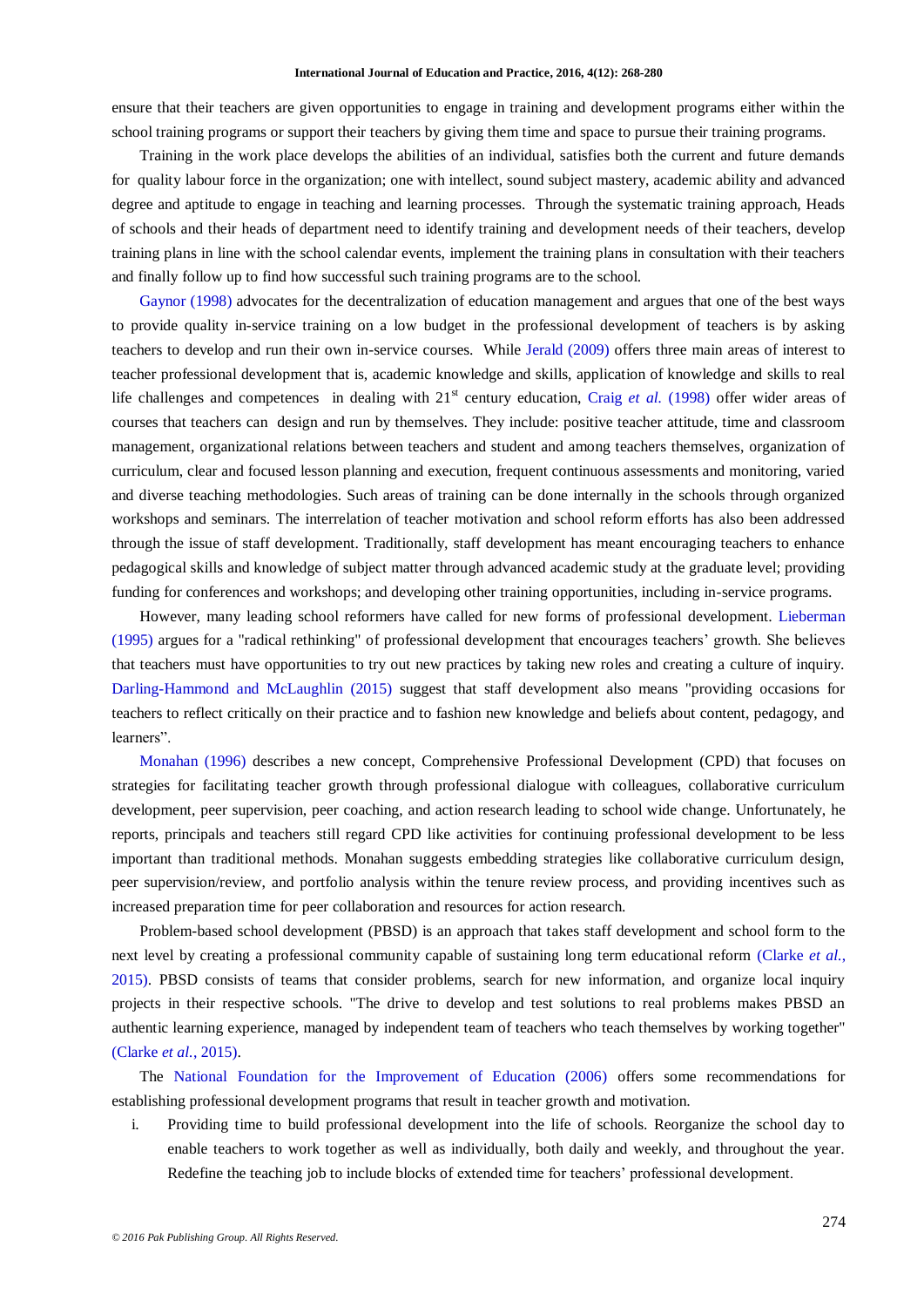- ii. Helping teachers to assume responsibility for their own professional development, based on an analysis of the needs of students in their own schools.
- iii. Professional development goals, standards for student learning, and standards for professional practice should be decided locally by the school community of teachers, administrators, and parents. In addition, teachers and administrators should collaborate to create peer assistance and nurture the practice of all teachers.
- iv. Working with the community to provide high-quality professional development. At the local level, parents, business, and the community should continue to help schools set the vision for students" success and support teachers' learning.
- v. Teachers" organizations should collaborate with schools to invite local leaders to join in conducting an inventory of available local resources and institutions for teachers" professional growth, including higher education, business, cultural groups, and other relevant agencies.

By adopting a continuous learning, training and development programs for their teachers in their schools, heads of schools will also contribute to the resolution of one of the key challenges towards achieving Vision 2030. Sessional paper No.10 of 2012 explains that an inventory of training gaps and skill inventory has posed a major to the Kenyan government in the distribution of well-trained manpower. Several Professional Development approaches that can be adopted include:

**Observation/feedback-** this provides practitioners with data and feedback regarding their performances.

**Workshop/Presentation-** this helps to foster acquisition of new skills and knowledge about a topic through direct instruction and participatory activities.

**Inquiry/ Research-** This requires practitioners to reflect upon their daily practices in a systematic, intentional manner over time (idea of reflective teaching).

**Product/Program development-** This requires the engagement of practitioners in such processes as curriculum development, programme enhancement, and programme improvement.

**Mentorship-** Allocating novice/beginning teachers experienced teacher as a mentor to provide emotional, professional support and guidance.

**Peer network/peer review programmes** for example trough workshops, conferences for mutual support and peer learning. The programmes enables teachers to discuss implementation improvement strategies as well us identify professional learning opportunities for more effective teaching.

**Orientation programmes** to make new teachers familiar with procedures and the requirements of the teaching profession.

**Encouraging leadership roles-**As school cultures become increasingly complex and collaborative, the need to differentiate teachers' roles and responsibilities become increasingly apparent. Effective teachers may take additional roles and responsibilities while holding the teaching ranks, and some may gradually move into administrative positions. The teacher career path must: Acknowledge the diverse expertise teachers acquire during their careers; Identify specific roles and responsibilities and define the professional knowledge and skills teachers must acquire to fulfill each role.

## **4.5. Teacher Evaluation**

[Peterson \(1995\)](#page-12-7) calls for a new direction in teacher evaluation that will bring better results more allied to the goals of comprehensive professional development and the goals of education reform:

- Emphasize the function of teacher evaluation to seek out, document, and acknowledge the good teaching that already exists.
- Place the teacher at the center of the evaluation activity. Ask the teacher to consider his or her duties, responsibilities, contributions and outcomes, and direct the evaluation.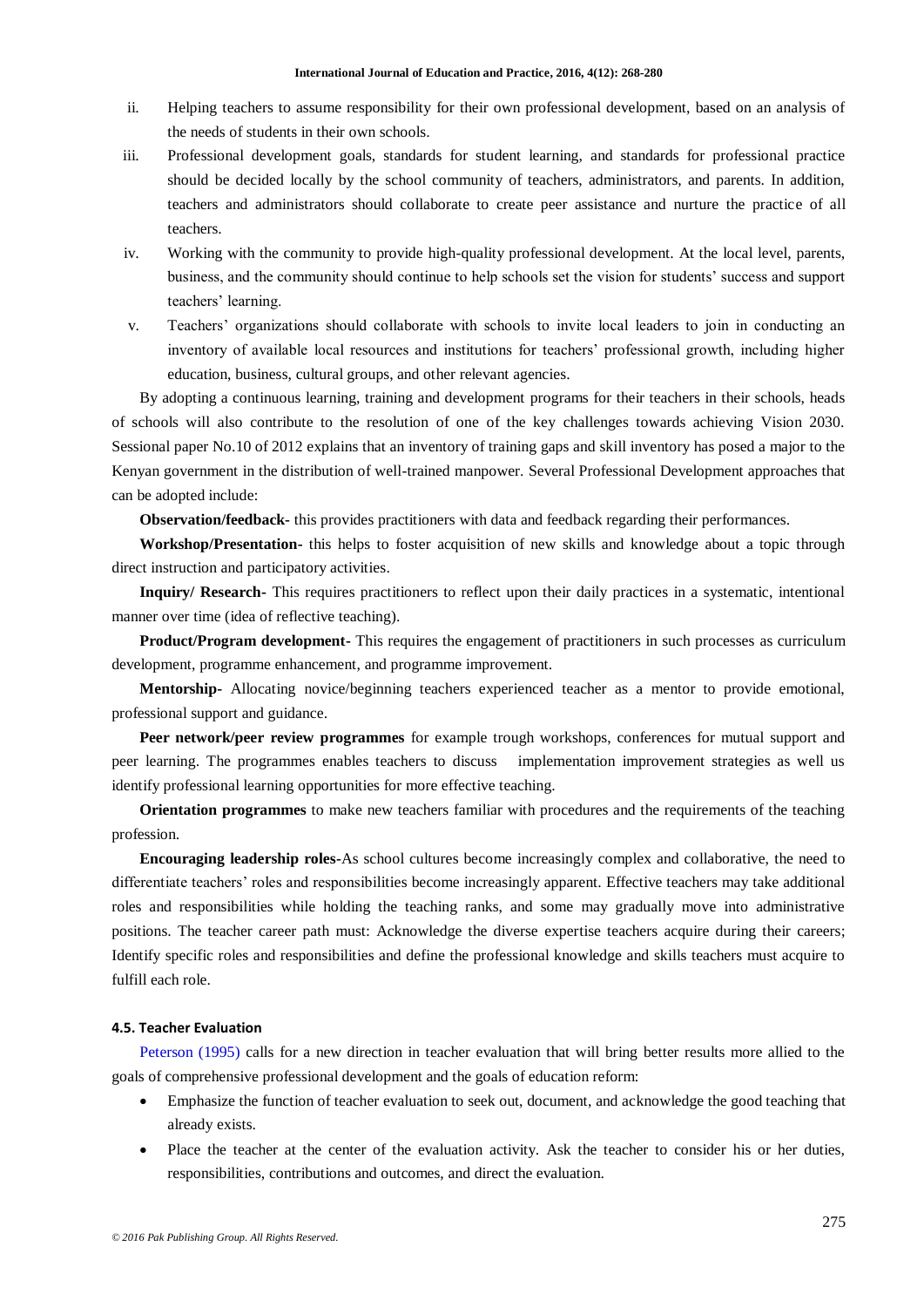- Use multiple and variable sources, such as student and parent surveys, peer review of materials, logs of professional activity, and pupil test-score data.
- Use the results of a teacher evaluation to encourage personal professional dossiers, publicize aggregated results, and support teacher promotion systems.

### **4.6. Motivating Teachers**

According to [Johnson \(1986\)](#page-11-18) measures developed to boost teacher motivation are based on three theories of motivation and productivity:

- *Expectancy theory.* Individuals are more likely to strive in their work if there is an anticipated reward that they value, such as a bonus or a promotion, than if there is none.
- *Equity theory.* Individuals are dissatisfied if they are not justly compensated for their efforts and accomplishments.
- *Job enrichment theory.* Workers are more productive when their work is varied and challenging.

The first two theories are justification for merit pay and career ladders, and the third suggests differentiated staffing, use of organizational incentives, and reform-oriented staff development. The concept of motivation has three basic characteristics. These are: effort, persistence and direction. Accordingly work effective Head teachers should be concerned about motivation because the work motives of the teachers affect their productivity and quality of their work. By understanding a teacher"s ability and his/her motivation, the head teacher as a manager can forecast the teacher"s performance level. Motivation and ability interact in a multiplicative manner to yield performance, so that: Performance = Ability× Motivation [\(Chandan, 2000\)](#page-11-19).

### **4.7. Self-managed teams**

Self-managed teams are group of employees, usually 6-10, or 10-15, who perform related or interdependent tasks and take full responsibility for their actions. [Robbins](#page-12-8) *et al.* (2008) explains that such teams make independent operational decisions and have mechanisms to evaluate their own performance. In a school setting, a self-managed team would be the various departments in the school organization and the heads of department will thus be in charge of such teams, acting as line mangers. A line manager is a the individual who has the delegated authority to plan, organize, direct, control and coordinate the work of the subordinates with the aim of achieving organizational goals and objectives. The heads of department would thus be involved in scheduling departmental timetables, organizing job sharing and rotations, monitor departmental syllabus coverage, design and manage internal departmental training programs as well as mange teachers leave and absence at the departmental level.

[Pfeffer \(1998\)](#page-12-9) argues that employees who work as a team have higher levels of Job satisfaction and tend to generate more creative solutions to problems. Therefore, when teachers in a department work together as a team, they are able to identify areas of weakness in their departmental activities and thus generate remedial strategies within themselves. Such an involvement in resolving their own issues within their department is a motivation in itself.

For self-managed teams to be effective they have to be autonomous in that they are formed on their own terms of reference, groups meet regularly to discuss possible problem solving techniques and develop their own training programs. Heads of department and their teachers need to come up with departmental plans and programs that are aligned to the school"s overall goals and objectives. [Mullins \(2010\)](#page-12-10) adds that the group members must also have the necessary expertise and skills, knowledge required to undertake tasks of the department effectively. This therefore means that the heads of department must ensure their teachers are well trained and qualified to teach the various subjects in the department. Mullins also emphasizes that the level of external supervision should be reduced to the level of giving advice, guidance and general support. This means that the role of Heads of schools will be to mentor, coach and guide heads of department on friendly supervision and management of their self-managed teams.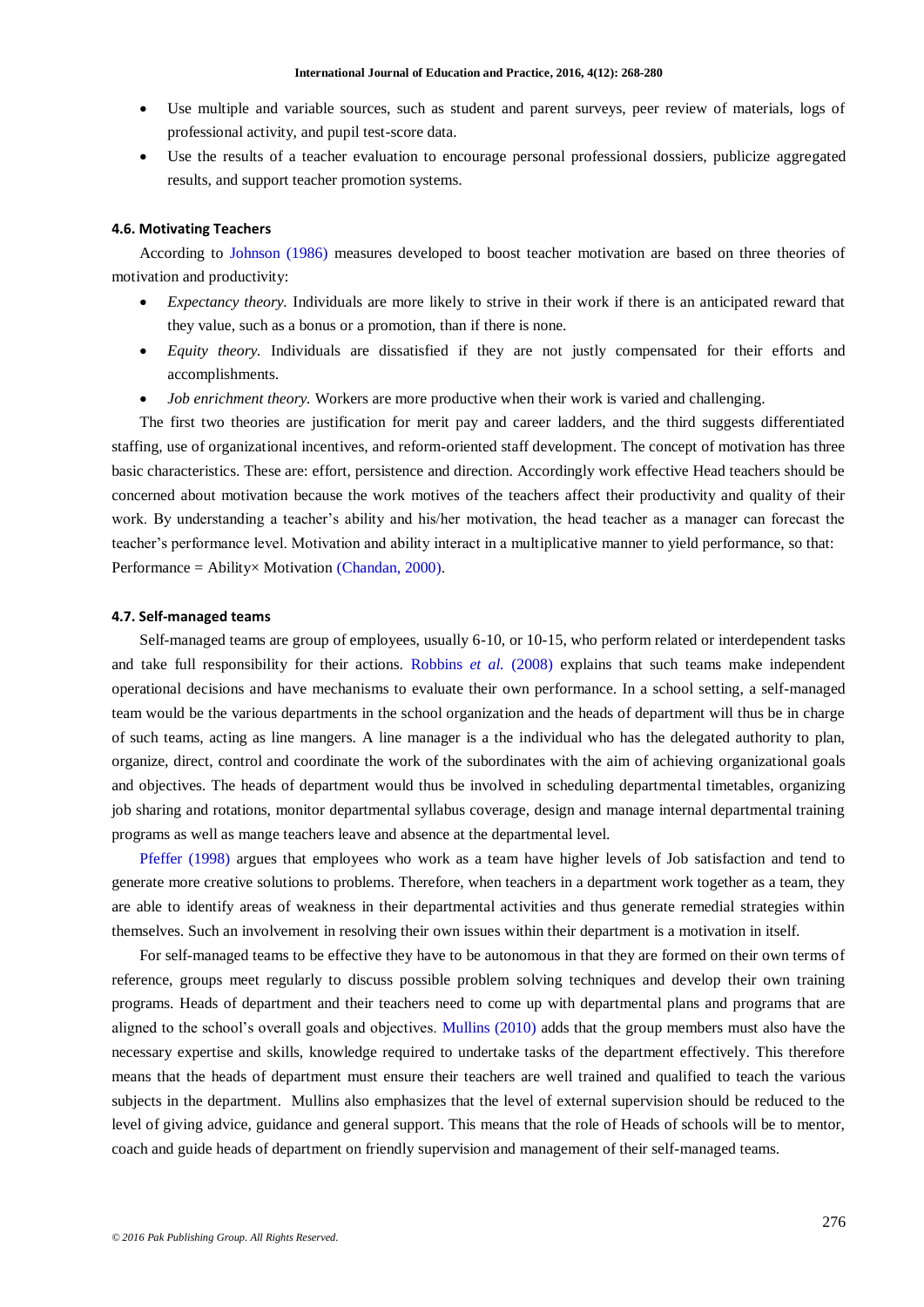This approach consequently forms the basis of in-house training on supervision, mentoring and coaching of teams for both heads of department and heads of schools. Small groups and teams can be the heart of resistance or agents of change in an organization [Joy-Matthews and Megginson \(2004\)](#page-11-20). Therefore heads of schools should be well equipped with knowledge, skills and competences of people management and change management to drive school activities successfully through school departments by ensuring they are involved in decision making and own key strategies aimed at achieving school objectives.

### **4.8. Reduction of Status Differentials**

When there is equity and fairness and harmony in ways in which employees are treated in an organization, the consequences include a breakage in the artificial barriers between different groups of staff in the organization and this encourages and supports teamwork and flexibility to change in the organization [\(Wilkinson and Marchington, 2005\)](#page-12-11).

In the school setting, heads of school and heads of department need to ensure they are approachable and accessible by other teachers in the school. This implies that the overall school structure should not be bureaucratic in that power and authority is centralized to selected few but rather a de-layered system where each and every teacher feels that their views are recognized and appreciated.

Reduction of status differentials includes ensuring that rewards motivate individual teachers as well as maintaining group cohesion. Training opportunities need to be balanced and offered through objective selection criteria and generally heads of school need to demonstrate fairness in how they treat all employees. [Baldwin \(2006\)](#page-11-21) explains that when an organization adopts a system where each and every employee feels they are fairly treated the organization will benefit from having a satisfied employee and thus become an employer of choice. Baldwin adds that a well-designed system that promotes equity fairness and harmony amongst employees in terms of rewards and participation enjoys the benefits of having cohesive workforce, high performing, and highly committed employees.

As much as heads of schools may want to adopt a performance based reward management system; where each and every teacher is rewarded based on their effort towards achieving organizational goal, [Pfeffer \(2007\)](#page-12-12) warns that rewarding everyone differently in the same organization creates an organizational paradox in that it breeds social distances and thus leads to increased status differentials.

### **4.9. Employee Involvement Communication**

[Beardwell](#page-11-22) *et al.* (2004) define employee involvement communication as "...process that enable the workforce to have a greater say in decision making to varying degrees..."

Communication is the phenomenon of interchange though signs and symbols between individuals or groups. [Abdi \(1991\)](#page-11-23) adds that any form of expression which can serve the purpose of mutual understanding of ideas, information and attitudes. According to [Armstrong and Taylor \(2014\)](#page-11-4) some of the things mangers need to communicate to their employees include: learning, training and development opportunities, the objectives, strategies, policies and current and expected performance of the organization, working conditions and expectations. Heads of schools need to communicate to their teachers about the financial position of the school, strategies being adopted for effective management of the school as well as operational activities in the school. [Wilkinson and Marchington \(2005\)](#page-12-11) note that such a move would communicate to employees that they are trusted by the management and thus create a feeling of being involved in school management as well. This boosts team work and will give heads of school an easy time to deal with teachers who feel they are involved in decision making and developing strategies to run the school.

Additionally, [Robbins](#page-12-8) *et al.* (2008) explain that communication in the work place controls and motivates emotional expressions in the organization. Therefore, through sharing of information, heads of school can inform and clarify school goals as well as offer feedback on questions that teachers may rise in the school. Such communication will thus adopt an upward or downward or horizontal direction of information sharing. Downward communication is information sharing from heads of schools and the heads of department to their subordinates, upward communication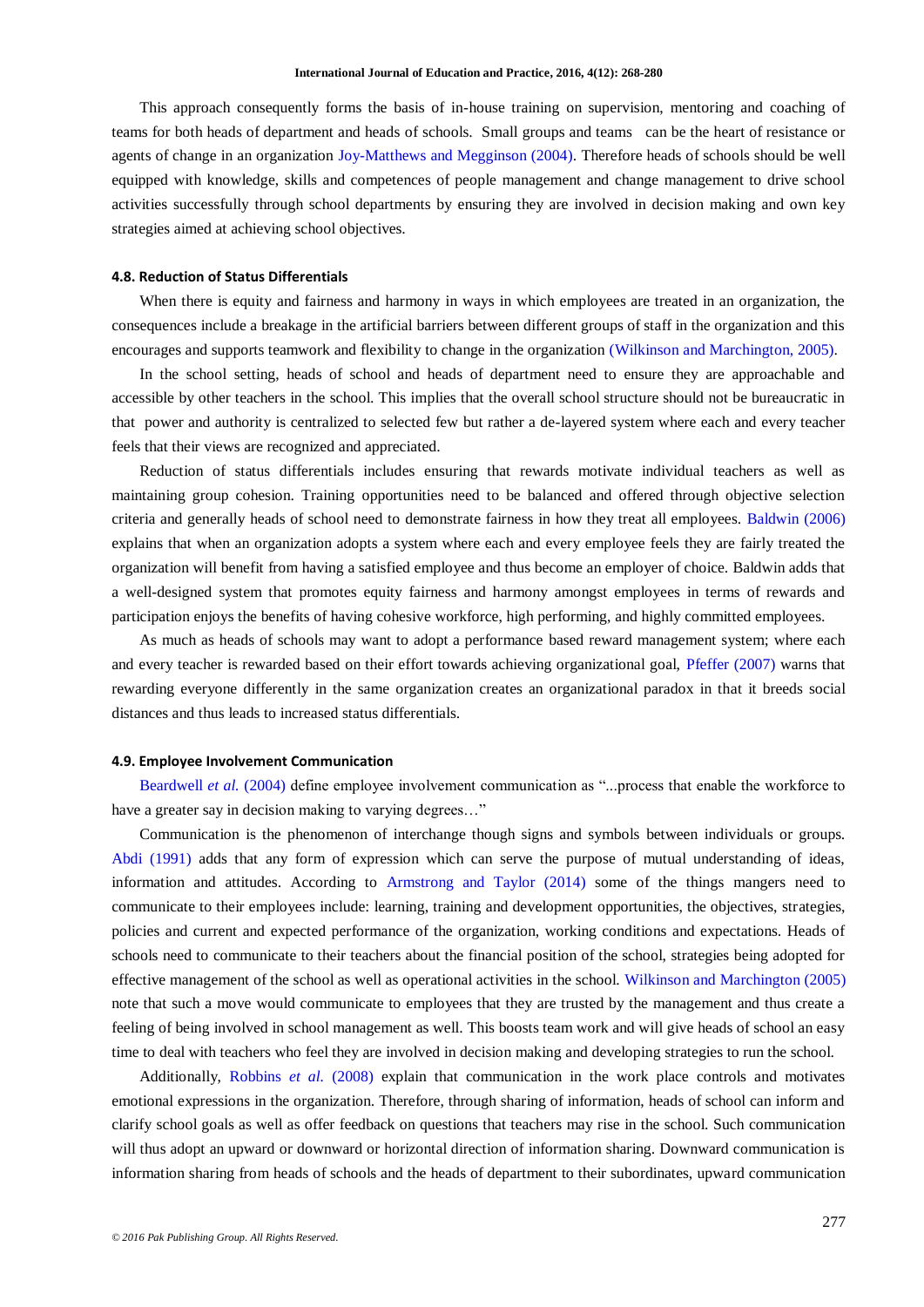is flow of information from teachers to their supervisors; this gives teachers a channel to express their grievances or feedback to their supervisors. On the other hand, horizontal communication is between employees who are in the same level of authority, duties and responsibilities. Such a direction of communication facilitates internal consultation amongst teachers and heads of departments.

For communication to be effective in the schools, heads of schools need to design an organizational structure that has clear communication channels that indicate chains of command as well as unity of command and have grievance resolution mechanisms. [Armstrong and Taylor \(2014\)](#page-11-4) point out that an organic organizational design is best suited if heads of schools want to adopt a best practice approach towards teacher management in their schools. Unlike the mechanistic, bureaucratic organizational design the organic organizational design has horizontally flexible communication avenues and enriched roles with more autonomy for self-managed teams.

### **4.10. Employment Security**

Employment security implies continued commitment to retain the relationship between employer and employee. [Pfeffer \(1998\)](#page-12-9) explains that employment security is a product of effective job designs that make work interesting, challenging and psychologically rewarding, training and development programs that help in building employee growth in the organization and in general a psychological contract between an employee and the employer.

[Guest \(2007\)](#page-11-24) defines psychological contract as "*a deal in which both sides can win*." [Guest \(2007\)](#page-11-24) echoes [Walton \(1995\)](#page-12-13) approaches to a commitment based approach to management by adding that the psychological contract is a product of mutual understanding of expectations and obligations where by the employee expects job security, opportunities to develop, scope to demonstrate competence, offering them priority in training and retraining as old jobs are eliminated and new ones created and fairness and trust that the management will keep its promise while the employer expects competence, effort and compliance to the organization's policies. The result of such an agreement is that the employee is likely to exercise self-control, responsible autonomy and discretionary effort in the interest of the organization.

[Eisenberger](#page-11-25) *et al.* (1986) emphasize that employees in an organization form a general belief that if an organization appreciates their contribution and is concerned about their well-being, then they also find it necessary [or feel obliged] to reciprocate the same by demonstrating a strong social exchange ideology through putting effort beyond the expected in order to achieve [their] organization"s goals, through commitment and reduced absenteeism.

Heads of school and their heads of department need to ensure that teachers perceive them as supportive to their course. [Rhoades and Eisenberger \(2002\)](#page-12-14) observed that aspects of perceived organizational support such as fairness in the distribution of resources among employees -based on formal rules and policies that are employee friendly, organizational rewards and favorable work conditions offered employees assurance that the organization was concerned about their well-being. As a result, employees were highly involved in their job, felt obliged to remain in the organization and also improve their performance. HoS and head of departments therefore need to ensure that teachers perceive equity and fairness in distribution of resources within the various departments in the school. In relation to supervisor support, [Rhoades and Eisenberger \(2002\)](#page-12-14) observed that employees tend to relate their supervisors support with that of the organization in general and therefore, a favorable support from the supervisor is generalized a supportive organization and that the reverse is true. Therefore, to ease of making HoS supervise all the teachers in the school, heads of departments can be trained on skills necessary for friendly supervision so that teachers can be conditioned to perceive the friendly supervision of heads of department as the school"s culture on friendly supervision.

### **4.11. Implications of Adoption**

Adoption of teacher management at the school level implies that heads of schools and their respective heads of department need to be equipped with knowledge, skills and competences of human resource management. [Armstrong](#page-11-4)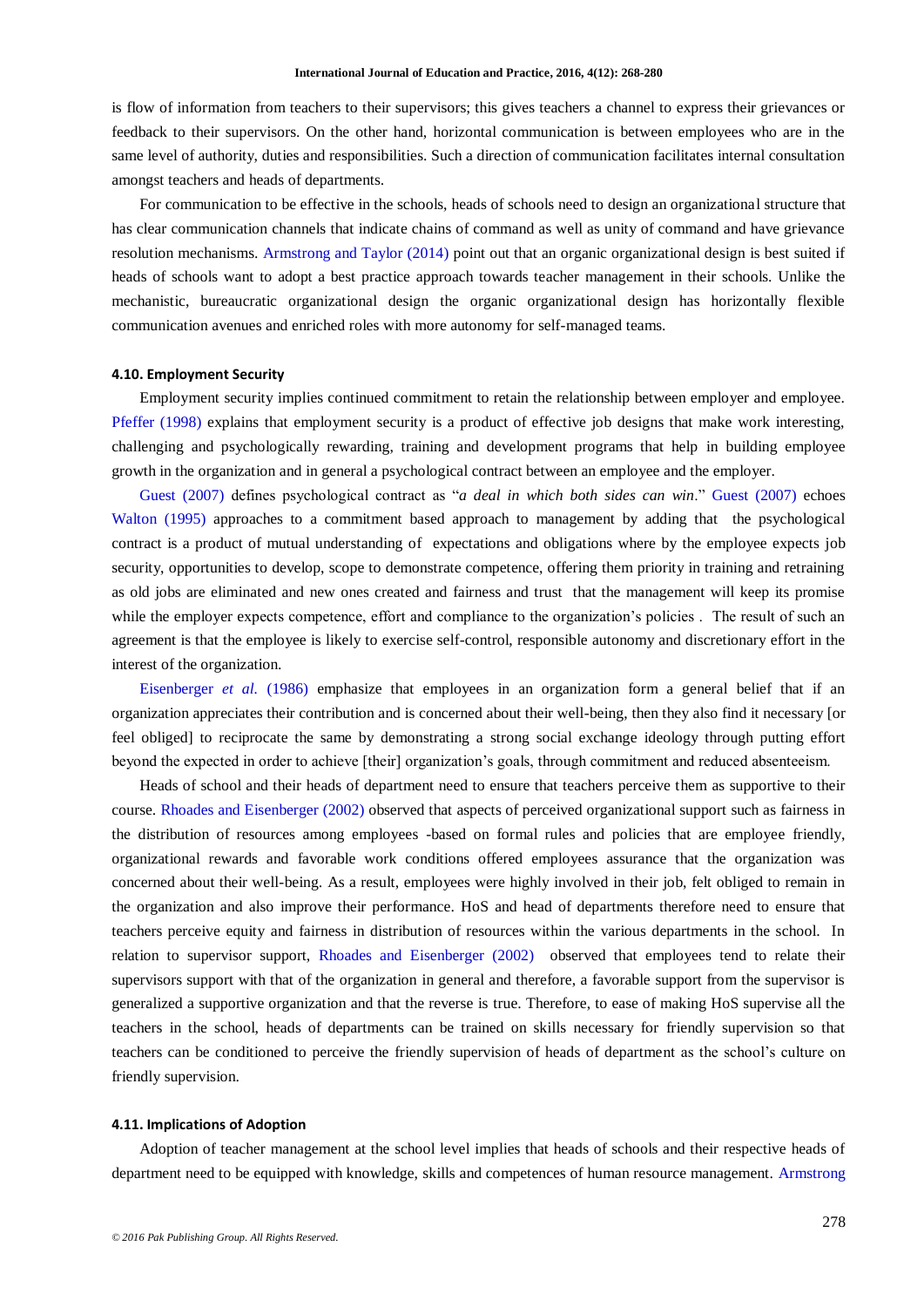[and Taylor \(2014\)](#page-11-4) argue that these competences include team orientation, communication, people management, customer focus, result oriented trait, problem solving skills, planning and organizing organizational effectiveness and apt leadership.

Funding: This study received no specific financial support.

Competing Interests: The authors declare that they have no competing interests.

Contributors/Acknowledgement: All authors contributed equally to the conception and design of the study.

## **REFERENCES**

<span id="page-11-23"></span>Abdi, S.A., 1991. Communication information and development in Africa. Nairobi: Bono Abdi Publication.

<span id="page-11-2"></span>Armstrong, M., 2001. Managing people: A practical guide for line managers. London: Kogan Page.

- <span id="page-11-5"></span>Armstrong, M., 2006. Performance management: Key strategies and practical guidelines. 3rd Edn., London: Kogan Page.
- <span id="page-11-3"></span>Armstrong, M., 2012. Armstrong"s handbook of reward management practice: Improving performance through reward. London: Kogan Page.

<span id="page-11-4"></span>Armstrong, M. and S. Taylor, 2014. Armstrong"s handbook of human resource management practice. London: Kogan Page.

<span id="page-11-21"></span>Baldwin, S., 2006. Organizational justice. Brighton: Institute for Employment.

<span id="page-11-22"></span>Beardwell, I., L. Holden and T. Claydon, 2004. Human resource management: A contemporary approach. Essex: Longman Group.

<span id="page-11-19"></span>Chandan, J.S., 2000. Management, concepts and strategies. Delhi: Kay Kay Printers.

- <span id="page-11-0"></span>Cheng, Y.C., 2003. New vision of school-based management. In A. Volansky & I. Friedman (eds.). School-based management: International perspectives. Jerusalem Israel: Ministry of Education. pp: 31-56.
- <span id="page-11-17"></span>Clarke, J.H., D.S. Stephen, A.A. Judith, A.C. Nancy, B.G. Jane and K.H. Karen, 2015. Real questions, real answers: Focusing teacher leadership on school improvement. Alexandria, VA: Association for Supervision and Curriculum Development.
- <span id="page-11-13"></span>Craig, J.H., J.R. Kraff and D.J. Plessis, 1998. Teacher development: Making and impact. Newyork: World Bank.
- <span id="page-11-15"></span>Darling-Hammond, L. and M.W. McLaughlin, 2015. Policies that support professional development in an Era of reform. Phi Delta Kappan, 76(8): 597-604.
- <span id="page-11-6"></span>Deloitte, 2015. Global human capital trends: Leading in the new world of work. NewDelhi: Deloitte University Press.
- <span id="page-11-7"></span>Desseler, G., 2008. Human resource management. New Delhi: Prentice Hall.
- <span id="page-11-25"></span>Eisenberger, R., R. Huntington, S. Hutchison and D. Sowa, 1986. Perceived organizational support. Journal of Applied Psychology, 71(3): 500-507.
- <span id="page-11-10"></span>Frase, L.E., 2012. Maximizing people power in schools: Motivating and managing teachers and staff. Newbury Park, CA: Corwin Press, Inc.
- <span id="page-11-8"></span>French, R. and S. Rumbles, 2010. Recruitment and selection. IN. Rees, G. and French, R. (Eds.) Leading, managing and developing people. Boston: CIPD.
- <span id="page-11-11"></span>Gaynor, C., 1998. Decentralization of education: Teacher management. Washington, DC: World Bank.
- <span id="page-11-24"></span>Guest, D., 2007. Human resource management: Towards a new psychological contract. London: Prentice Hall.
- <span id="page-11-12"></span>Jerald, C., 2009. Defining a 21st century education. Center for public education. London: Kogan.
- <span id="page-11-18"></span>Johnson, S.M., 1986. Incentives for teachers: What motivates, what matters. Educational Administration Quarterly, 22(3): 54-79.
- <span id="page-11-20"></span>Joy-Matthews, J. and S.M. Megginson, 2004. Human resource development. London: Kogan Page.
- <span id="page-11-1"></span>Kirui, K. and A. Osman, 2012. Head teachers" perception of their roles in secondary schools in Kenya: A case study of Kericho day secondary school in Kericho county. International Journal of Humanities and Social Science, 2(23): 267-272.
- <span id="page-11-9"></span>Kumar, R., 2006. Essentials of talent and competency management: Certified talent and competency professional program. Boston: ARTIDO International Ltd.
- <span id="page-11-14"></span>Lieberman, A., 1995. Practices that support teacher development. Phi Delta Kappan, 76(8): 591-596. London: Kogan Page.
- <span id="page-11-16"></span>Monahan, T.C., 1996. Do contemporary incentives and rewards perpetuate outdated forms of professional development? Journal of Staff Development, 17(I): 44-47.